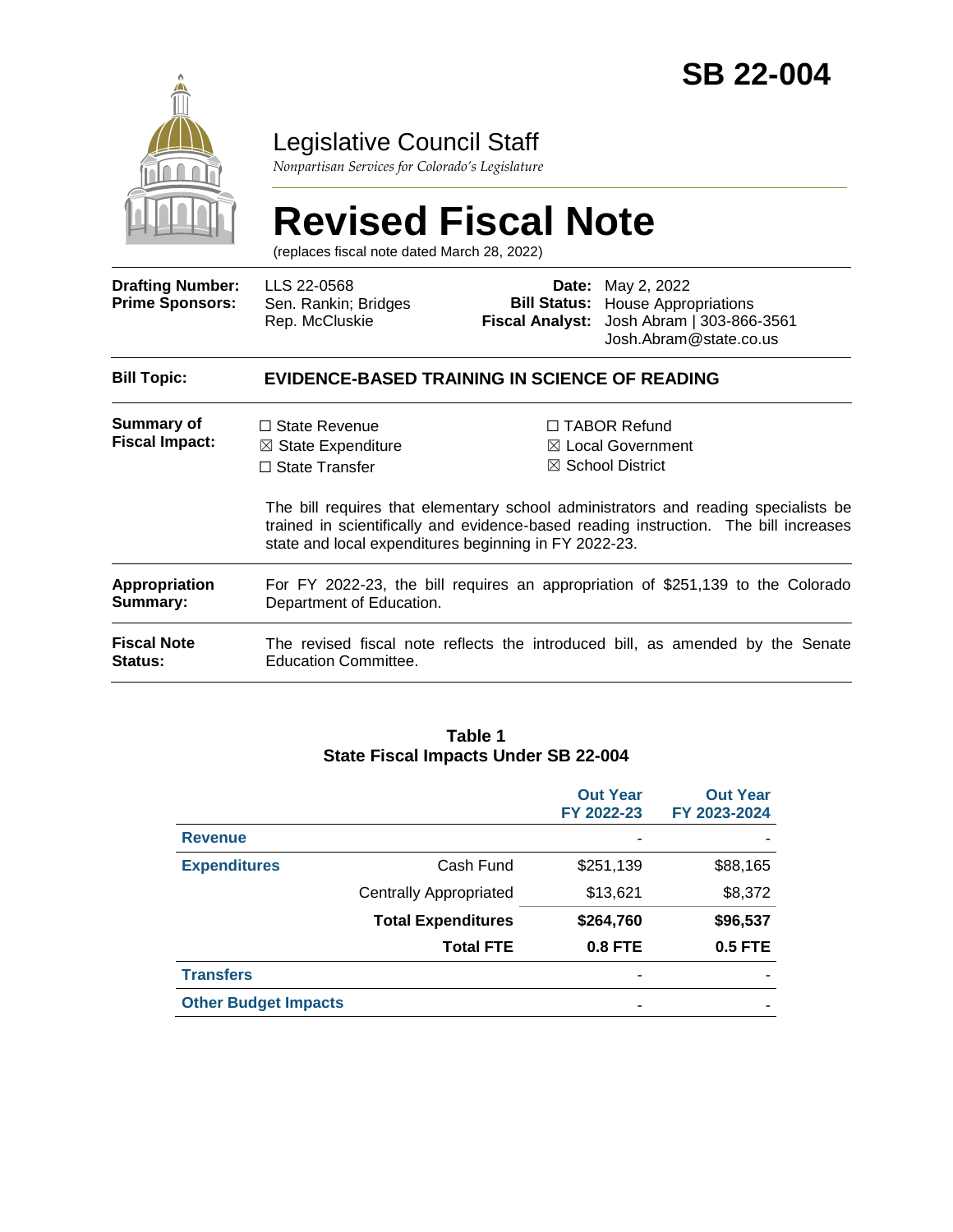### **Summary of Legislation**

Under current law, local education providers (LEPs) that receive per-pupil intervention money or grants under the Early Literacy Grant Program (READ Act) must ensure that all early grade teachers successfully complete evidence-based training in the science of reading instruction. If requested, the Colorado Department of Education (CDE) must provide the training at no cost.

Beginning with the 2024-25 school year, this bill requires that reading specialists and principals in schools serving kindergarten through third grade, and any administrator with responsibility for early grade programs, also receive similar training. Beginning in FY 2024-25, LEPs that receive READ Act funding must submit verification that they are in compliance with the new training requirements. If requested, the CDE must provide the training to LEPs at no cost.

The bill encourages the directors of public libraries to work with the CDE to offer evidence-based training in the science of reading instruction to librarians working with early grade readers. If requested, the CDE must provide the training at no cost. Public libraries may also make evidencebased materials and activities available to improve reading.

### **Background**

The Colorado READ Act currently requires all K-3 teachers to be trained in scientifically and evidence-based reading instruction by the 2022-23 school year. School districts are required to submit evidence that its teachers fulfilled the requirement to receive Early Literacy Grant or READ Act per-pupil intervention funds. The CDE has an annual vendor contract to develop the training content. The contract also includes an online delivery platform, allowing a self-paced learning experience for teachers. The platform tracks teachers' progress through the training and includes testing components. The completed module for teachers takes about 45 hours to complete.

### **State Expenditures**

The bill increases state expenditures in the CDE by about \$264,760 in FY 2022-23, and by \$96,537 in FY 2023-24. Appropriations are from the Early Literacy Cash Fund and are ongoing. New costs are displayed in Table 2 and described below.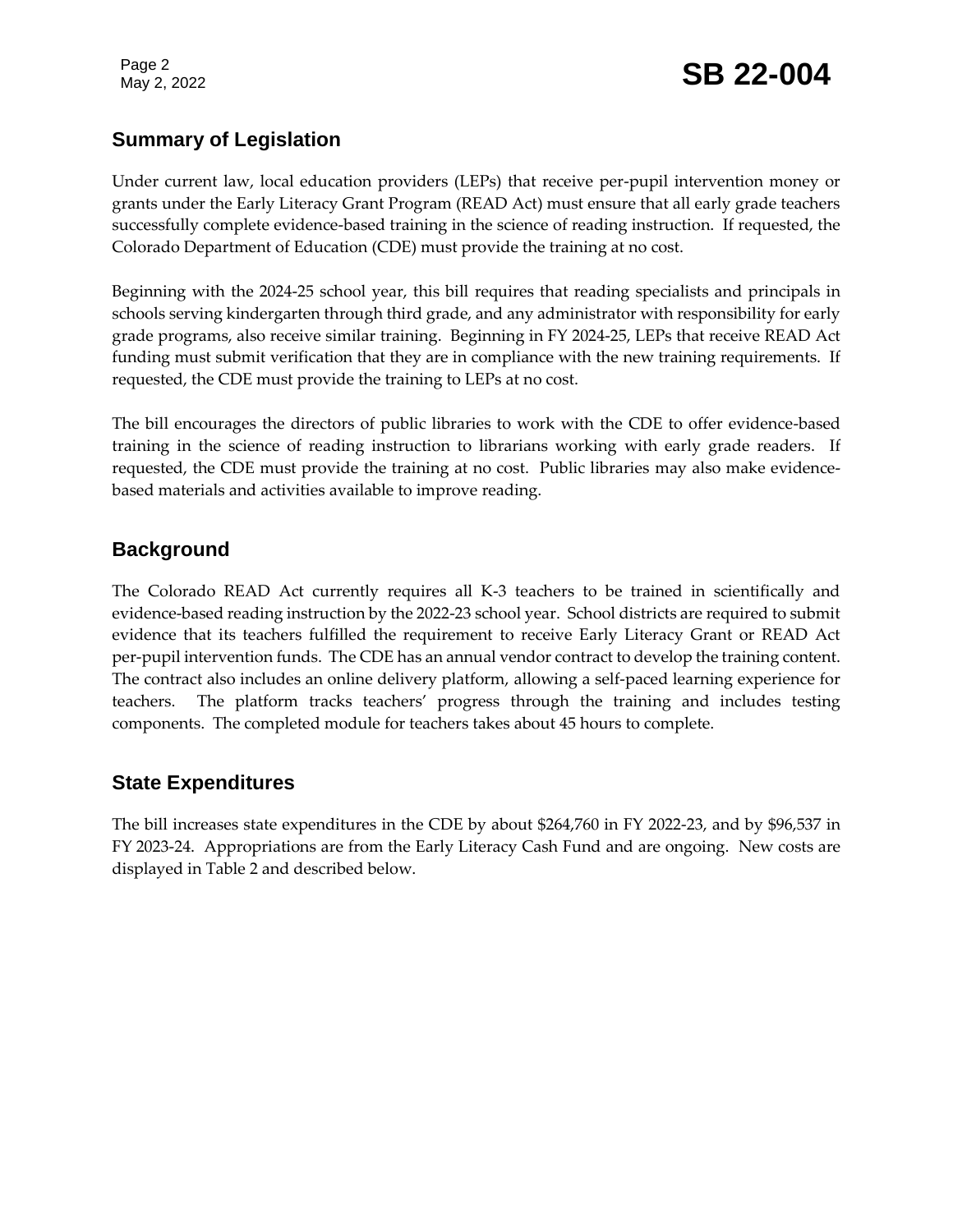## Page 3<br>May 2, 2022 **SB 22-004**

| <b>Cost Components</b>                    | FY 2022-23     | FY 2023-24     |
|-------------------------------------------|----------------|----------------|
| <b>Department of Education</b>            |                |                |
| <b>Personal Services</b>                  | \$62,484       | \$37,490       |
| <b>Operating Expenses</b>                 | \$1,080        | \$675          |
| <b>Capital Outlay Costs</b>               | \$6,200        |                |
| <b>Course Development</b>                 | \$160,000      |                |
| Platform Maintenance                      |                | \$50,000       |
| <b>READ Act Data Reporting</b>            | \$21,375       |                |
| Centrally Appropriated Costs <sup>1</sup> | \$13,621       | \$8,372        |
| <b>Total</b>                              | \$264,760      | \$96,537       |
| <b>Total FTE</b>                          | <b>0.8 FTE</b> | <b>0.5 FTE</b> |

### **Table 2 Expenditures Under SB 22-004**

**Personal services.** Under current law, CDE devotes 6.5 FTE to manage the 23,000 teachers who are required to meet the current training requirement. The department will add 0.8 FTE (Senior Consultant) in FY 2022-23, which reduces to 0.5 FTE in FY 2023-24 and ongoing to manage the additional administrators and librarians who may complete the training. This work includes rulemaking to determine course criteria, managing the vendor contract for new course development, approving standards for successful completion and verification, and developing a system to track and report ongoing need and completions.

**Online course development and platform.** The existing READ Act training was created for delivery to early grade elementary teachers. This platform will be modified to create two additional trainings, one for principals and other early grade administrators, and one for reading intervention specialists, customized with content, knowledge and skills relevant to those populations. Based on the existing vendor contract, it is estimated that \$160,000 is required in FY 2022-23 to develop separate training courses for administrators and librarians. The annual contract maintenance cost for these online platforms is estimated at \$50,000 beginning in FY 2023-24.

**Data collection.** In order to collect the necessary information on training for principals and administrators, the current READ Act data collection system must be modified to include additional fields. A one-time cost of \$21,375 in FY 2022-23 is required.

**Centrally appropriated costs.** Pursuant to a Joint Budget Committee policy, certain costs associated with this bill are addressed through the annual budget process and centrally appropriated in the Long Bill or supplemental appropriations bills, rather than in this bill. These costs, which include employee insurance and supplemental employee retirement payments, are shown in Table 2.